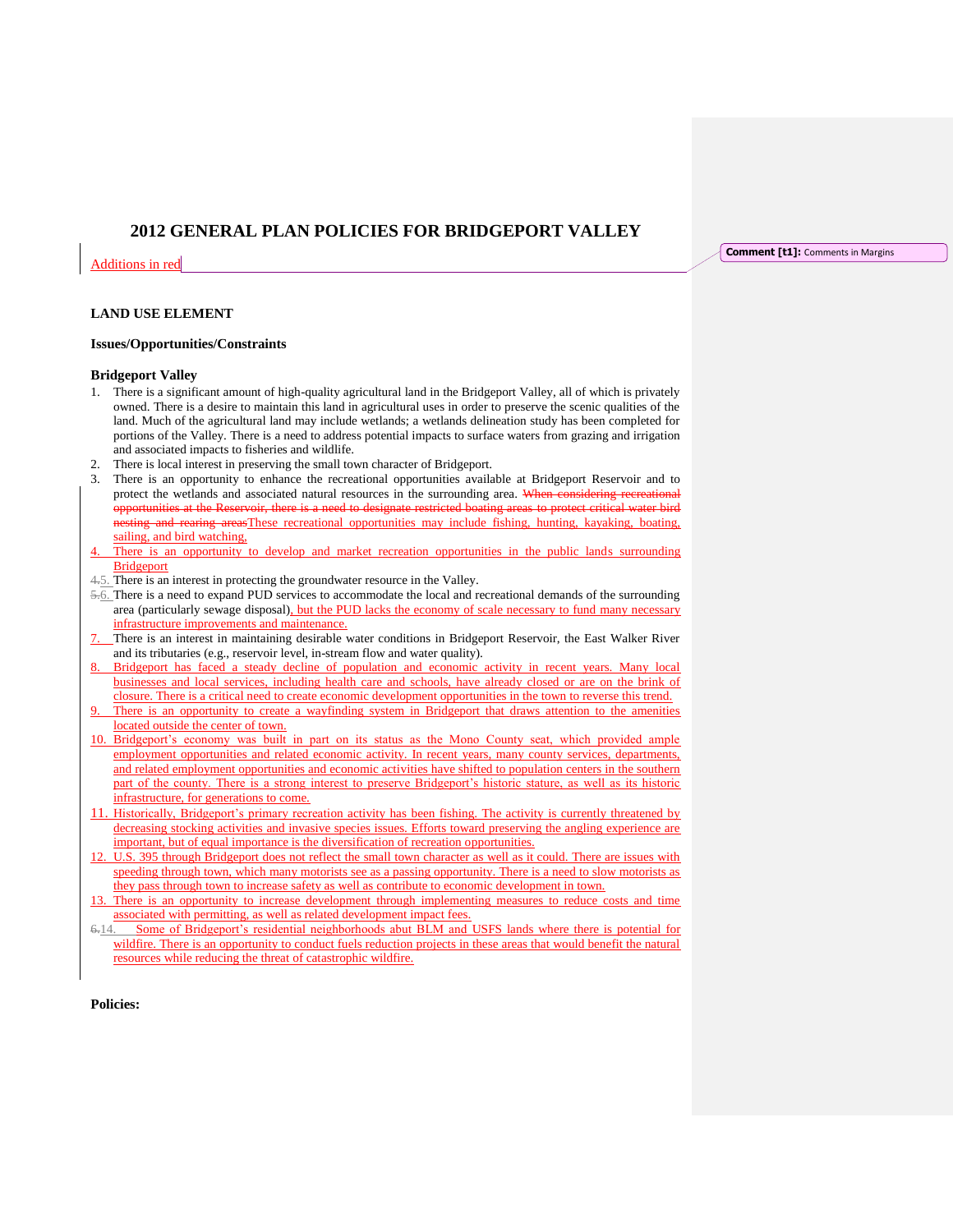#### **Bridgeport Valley**

## **GOAL: Provide for orderly growth in the Bridgeport Valley in a manner that retains the small town character, and protects the area's scenic, recreational, agricultural, and natural resources.**

## **Objective A**

j

Guide future development to occur on existing private lands in Bridgeport Townsite, east of Bridgeport Reservoir, in the Evans Tract, and at Twin Lakes.

Policy 1: Carefully evaluate subdivisions outside of the existing community area. Consideration should be given to assigning large minimum parcel sizes in the Valley<sup>1</sup>.

*Action 1.1*: Assign agricultural land use designation to the valley and the upland areas surrounding the valley. Minimum parcel sizes shall be determined through the land use designation process.

Policy 2: Limit future subdivisions outside the community area to large lots (1 -acre minimum). Lot sizes for subdivisions which infill the community should reflect existing lot sizes, patterns, development, neighborhood character, and the availability of community sewer and water.

Policy 3: Designate land presently in agricultural use as "Agriculture," and establish a Development Credits Program, including voluntary Transfer of Development Rights provisions, which will encourage clustering development away from irrigated land.

*Action 3.1*: Assign development credits to agricultural lands in the Bridgeport Valley on a per parcel bases in a manner consistent with Table 1 of the Tri-Valley Goals.

*Action 3.2*: Parcels created consistent with the Development Credit Program shall consist of a minimum of one acre. Parcels should be sited as follows:

- a. Adjacent to existing residential development (if feasible).
- b. A buffer may be required in consultation with adjacent agricultural landowners.
- c. Avoiding steep slopes and fault hazard areas.
- d. Avoiding wetlands and areas subject to flooding.
- e. Away from visually sensitive areas, such as ridgelines or along scenic highways.
- f. Minimizing impacts to migrating deer.
- g. Minimizing impacts to cultural resource sites.
- h. Proximate to existing access and utilities (if feasible).

<sup>&</sup>lt;sup>1</sup>The "community area" in the Bridgeport Planning Area includes the Bridgeport Townsite, the private lands east of Bridgeport Reservoir, the Evans Tract, Rancheria, and Twin Lakes. The "Valley" area includes the flat meadow area bounded to the east by U.S. 395 and to the west and south by the upland areas. The "Valley" area also includes the flat meadow area north of U.S. 395 and west of the reservoir.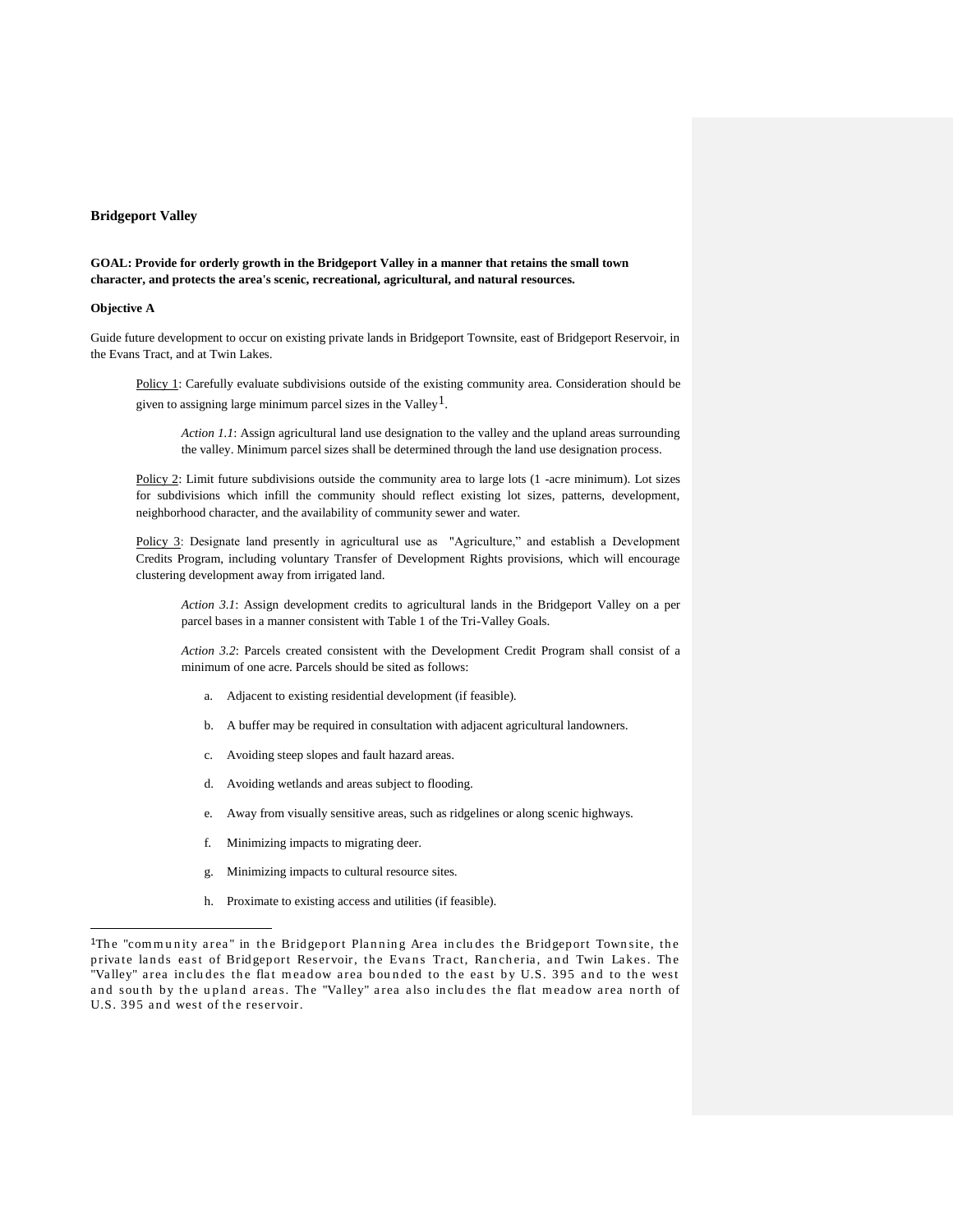i. On soils of sufficient structural and sanitary waste disposal capabilities.

Policy 4: Carefully evaluate the exchange of federal lands for community expansion in order to ensure consistency with the Bridgeport Valley land use goal.

Policy 5: Discourage tract housing developments. The term "tract housing" shall be defined in the Land Development Regulations.

Policy 6: Designate a limited amount of land to provide for local industrial land use needs.

#### **Objective B**

Maintain the scenic, agricultural, and natural resource values in the Bridgeport Valley.

Policy 1: Preserve agricultural lands and wetlands.

Action 1.1: Work with appropriate agencies to manage water resources in the Valley in a manner that will protect the natural and recreational values of the water resource and associated resources (wildlife, riparian, etc.)

Policy 2: Manage the groundwater resource of the Bridgeport Valley.

*Action 2.1*: Consider establishing a Groundwater Management District to manage the groundwater resource.

*Action 2.2*: Comply with the California Statewide Groundwater Elevation Monitoring Program.

*Action 2.3*: Implement the county's groundwater transfer ordinance for any out-of basin transfers of groundwater,

Policy 3: Ensure that any transfer (by sale or lease) of surface water rights will not impact the natural resource values of the Bridgeport Valley.

*Action 3.1*: Monitor efforts to Save Walker Lake that may have impacts on Mono County surface water rights.

*Action 3.2*: As necessary, provide the Board of Supervisors and local planning committees with updates on the sale and/or lease of Mono County surface water rights and provide comments to relevant agencies.

Policy 4: Monitor community areas at risk from wildfire and work with appropriate agencies to manage that threat.

*Action 4.1*: Identify potential fuels reduction projects and funding opportunities for private lands in the Bridgeport Valley.

*Action 4*.2: Consider formation of a Fire Safe Council for Bridgeport Valley

Policy 3: Support designation of U.S. 395 as a National Forest Scenic Byway.

## **Objective C**

Maintain, enhance and diversify the natural resource-based recreational opportunities in the Bridgeport Valley.